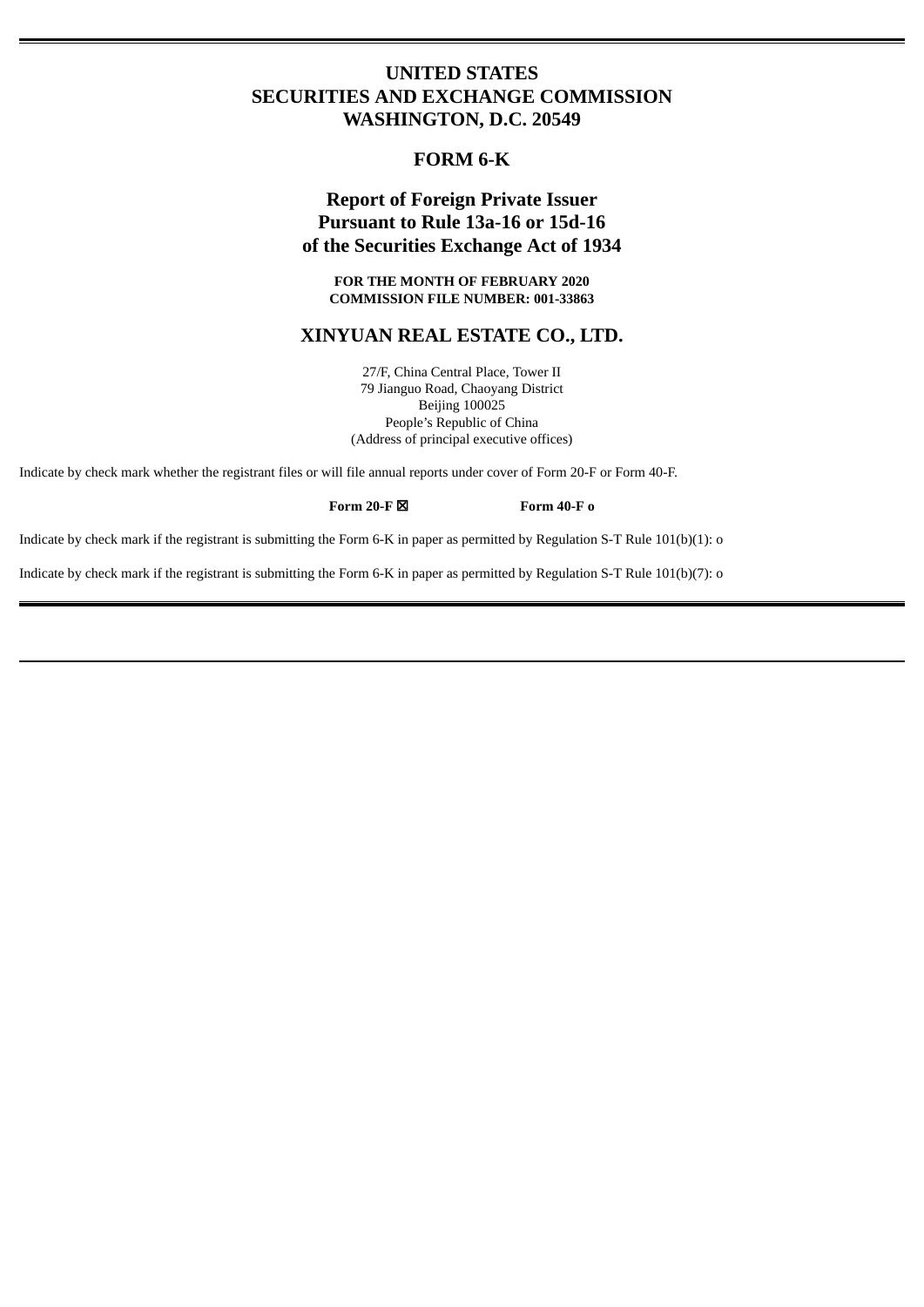## **TABLE OF CONTENTS**

Exhibits

Exhibit 99.1 Press release of Xinyuan Real Estate Co., Ltd., dated February 21, 2020

Signature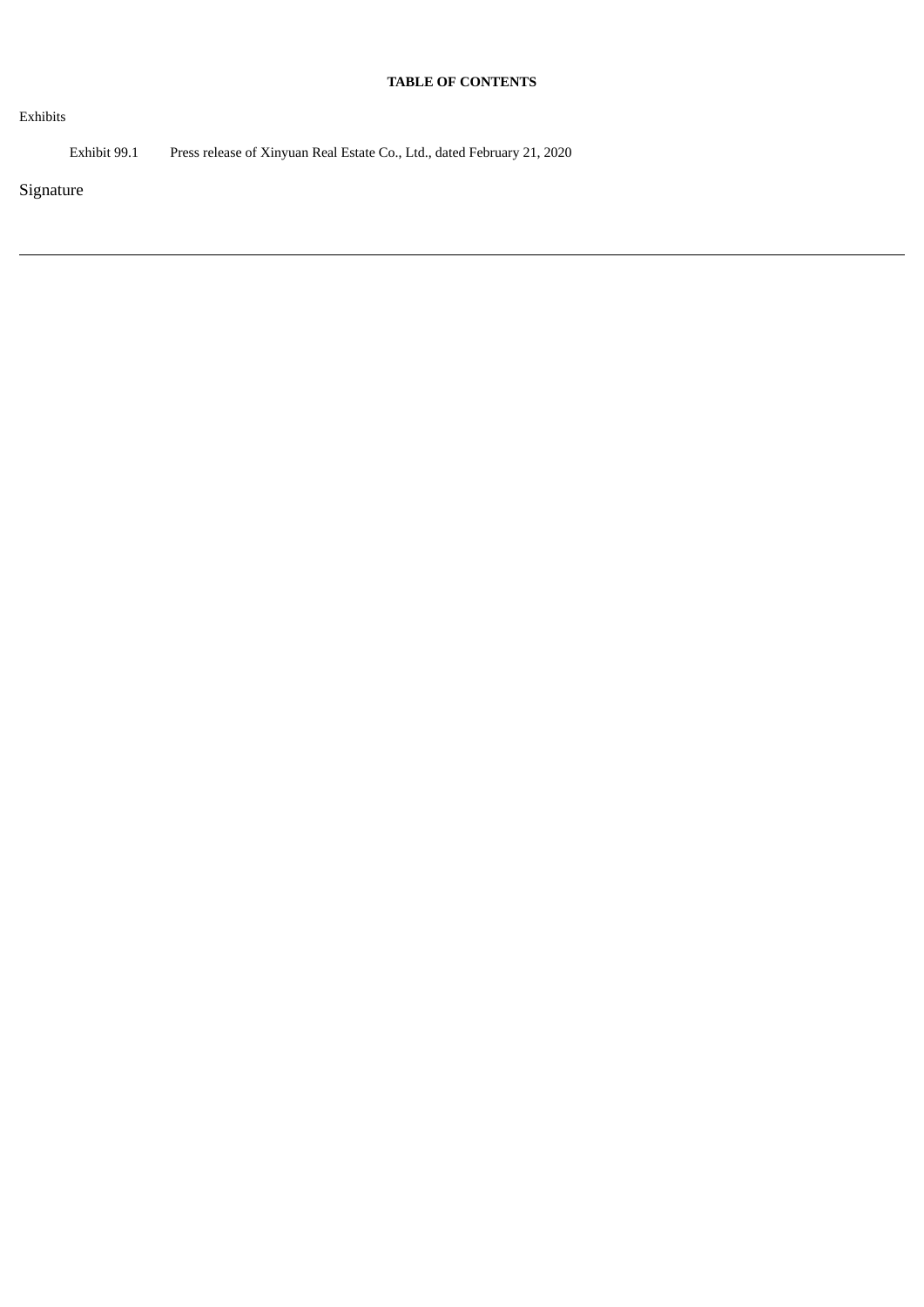### **SIGNATURE**

Pursuant to the requirements of the Securities Exchange Act of 1934, the registrant has duly caused this report to be signed on its behalf by the undersigned, thereunto duly authorized.

XINYUAN REAL ESTATE CO., LTD.

By: /s/ Yu Chen Name: Yu (Brian) Chen<br>Title: CFO CFO

Date: February 21, 2020

*[Signature Page to Form 6-K]*